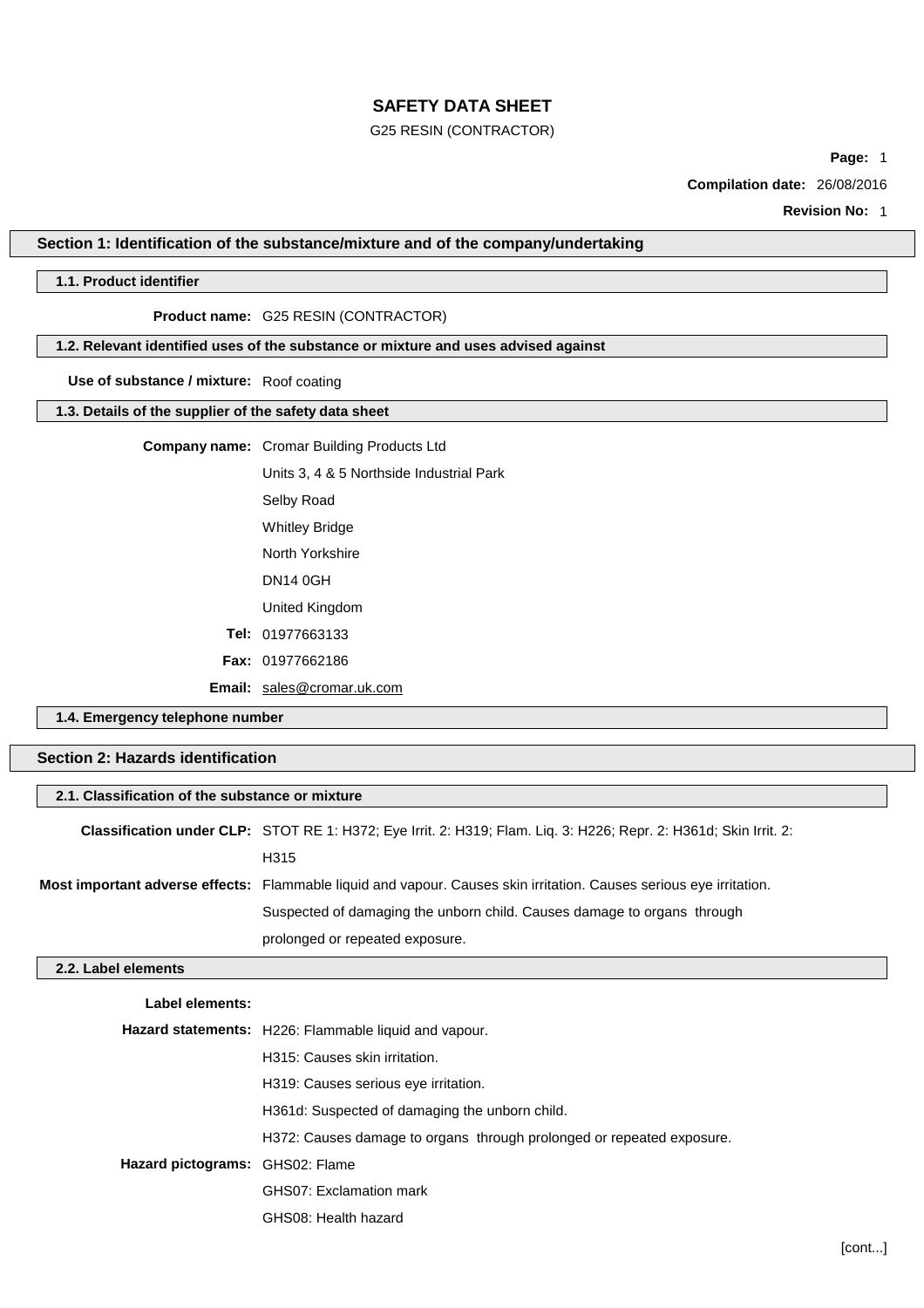G25 RESIN (CONTRACTOR)



**Signal words:** Danger

**Precautionary statements:** P210: Keep away from heat, hot surfaces, sparks, open flames and other ignition sources. No smoking. P241: Use explosion-proof electrical/ventilating/lighting/.. equipment. P260: Do not breathe dust/fumes/gas/mist/vapours/spray. P280: Wear protective gloves/protective clothing/eye protection/face protection. P302+352: IF ON SKIN: Wash with plenty of water/. P303+361+353: IF ON SKIN (or hair): Take off immediately all contaminated clothing. Rinse skin with.

# **2.3. Other hazards**

**Other hazards:** In use, may form flammable / explosive vapour-air mixture.

**PBT:** This product is not identified as a PBT/vPvB substance.

## **Section 3: Composition/information on ingredients**

### **3.2. Mixtures**

#### **Hazardous ingredients:**

STYRENE

| <b>EINECS</b> | CAS      | PBT/WEL | CLP Classification                                                                                                     | Percent |
|---------------|----------|---------|------------------------------------------------------------------------------------------------------------------------|---------|
| 202-851-5     | 100-42-5 |         | Flam. Lig. 3: H226; Repr. 2: H361d;<br>Acute Tox. 4: H332; STOT RE 1: H372;<br>Skin Irrit. 2: H315; Eye Irrit. 2: H319 | 30-50%  |

#### **Section 4: First aid measures**

#### **4.1. Description of first aid measures**

**Skin contact:** Remove all contaminated clothes and footwear immediately unless stuck to skin. Wash immediately with plenty of soap and water.

**Eye contact:** Bathe the eye with running water for 15 minutes.

**Ingestion:** Wash out mouth with water.

**Inhalation:** Consult a doctor.

### **4.2. Most important symptoms and effects, both acute and delayed**

**Skin contact:** There may be mild irritation at the site of contact.

**Eye contact:** There may be irritation and redness.

**Ingestion:** There may be irritation of the throat.

**Inhalation:** No symptoms.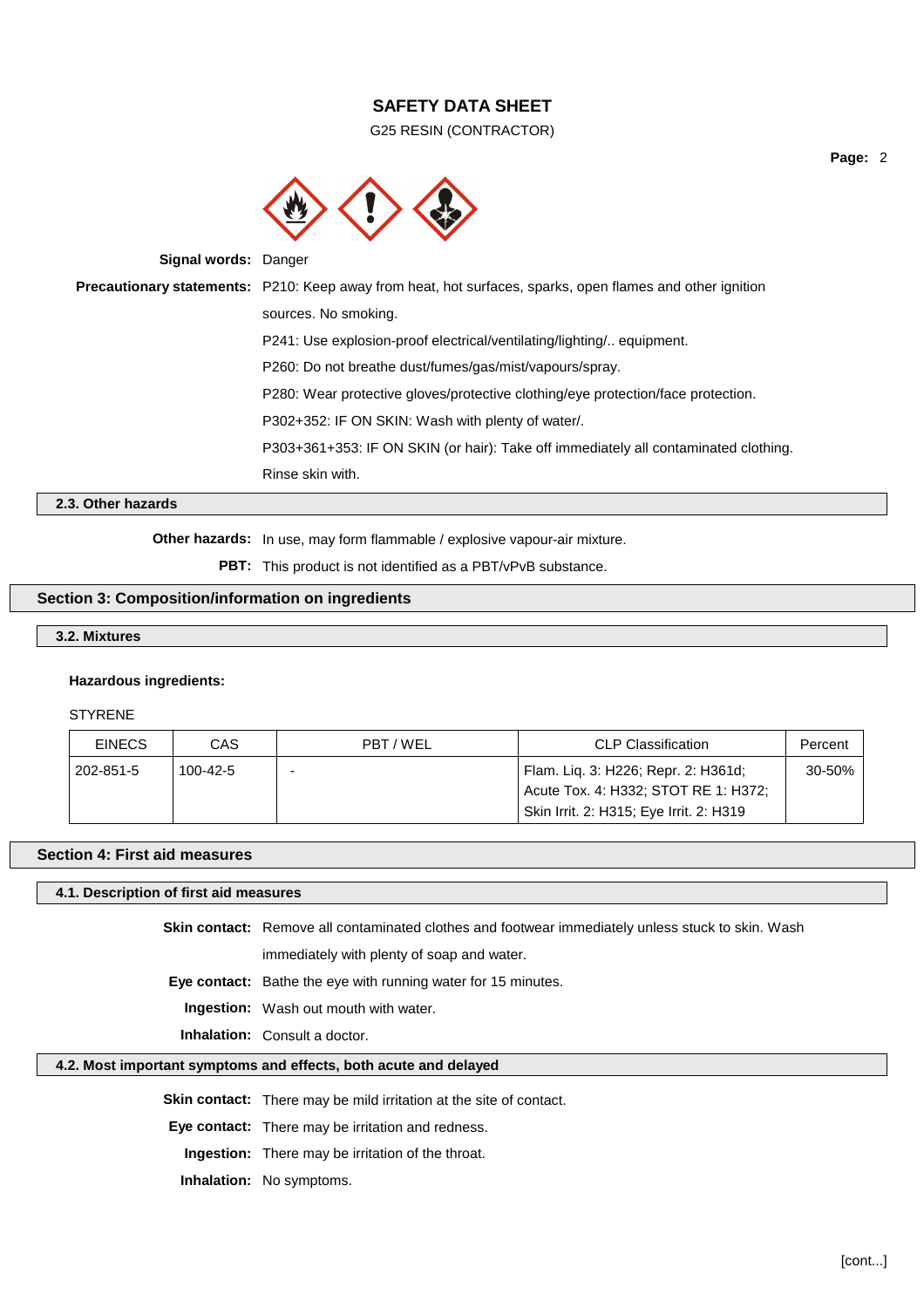## G25 RESIN (CONTRACTOR)

## **4.3. Indication of any immediate medical attention and special treatment needed**

**Immediate / special treatment:** Not applicable.

# **Section 5: Fire-fighting measures**

## **5.1. Extinguishing media**

**Extinguishing media:** Alcohol resistant foam. Water spray. Carbon dioxide. Dry chemical powder.

# **5.2. Special hazards arising from the substance or mixture**

**Exposure hazards:** Flammable. In combustion emits toxic fumes. Forms explosive air-vapour mixture.

## **5.3. Advice for fire-fighters**

**Advice for fire-fighters:** Wear self-contained breathing apparatus. Wear protective clothing to prevent contact with skin and eyes.

**Section 6: Accidental release measures**

# **6.1. Personal precautions, protective equipment and emergency procedures**

**Personal precautions:** Refer to section 8 of SDS for personal protection details. Notify the police and fire brigade immediately. Eliminate all sources of ignition. Turn leaking containers leak-side up to prevent the escape of liquid.

## **6.2. Environmental precautions**

**Environmental precautions:** Do not discharge into drains or rivers. Contain the spillage using bunding.

# **6.3. Methods and material for containment and cleaning up**

**Clean-up procedures:** Absorb into dry earth or sand. Transfer to a closable, labelled salvage container for

disposal by an appropriate method. Do not use equipment in clean-up procedure which

may produce sparks.

# **6.4. Reference to other sections**

**Reference to other sections:** Refer to section 8 of SDS.

## **Section 7: Handling and storage**

## **7.1. Precautions for safe handling**

**Handling requirements:** Smoking is forbidden. Use non-sparking tools. Ensure there is sufficient ventilation of

the area. Avoid the formation or spread of mists in the air.

## **7.2. Conditions for safe storage, including any incompatibilities**

## **Storage conditions:** Store in a cool, well ventilated area. Keep container tightly closed. Keep away from

sources of ignition. Prevent the build up of electrostatic charge in the immediate area.

Ensure lighting and electrical equipment are not a source of ignition.

#### **7.3. Specific end use(s)**

**Specific end use(s):** No data available.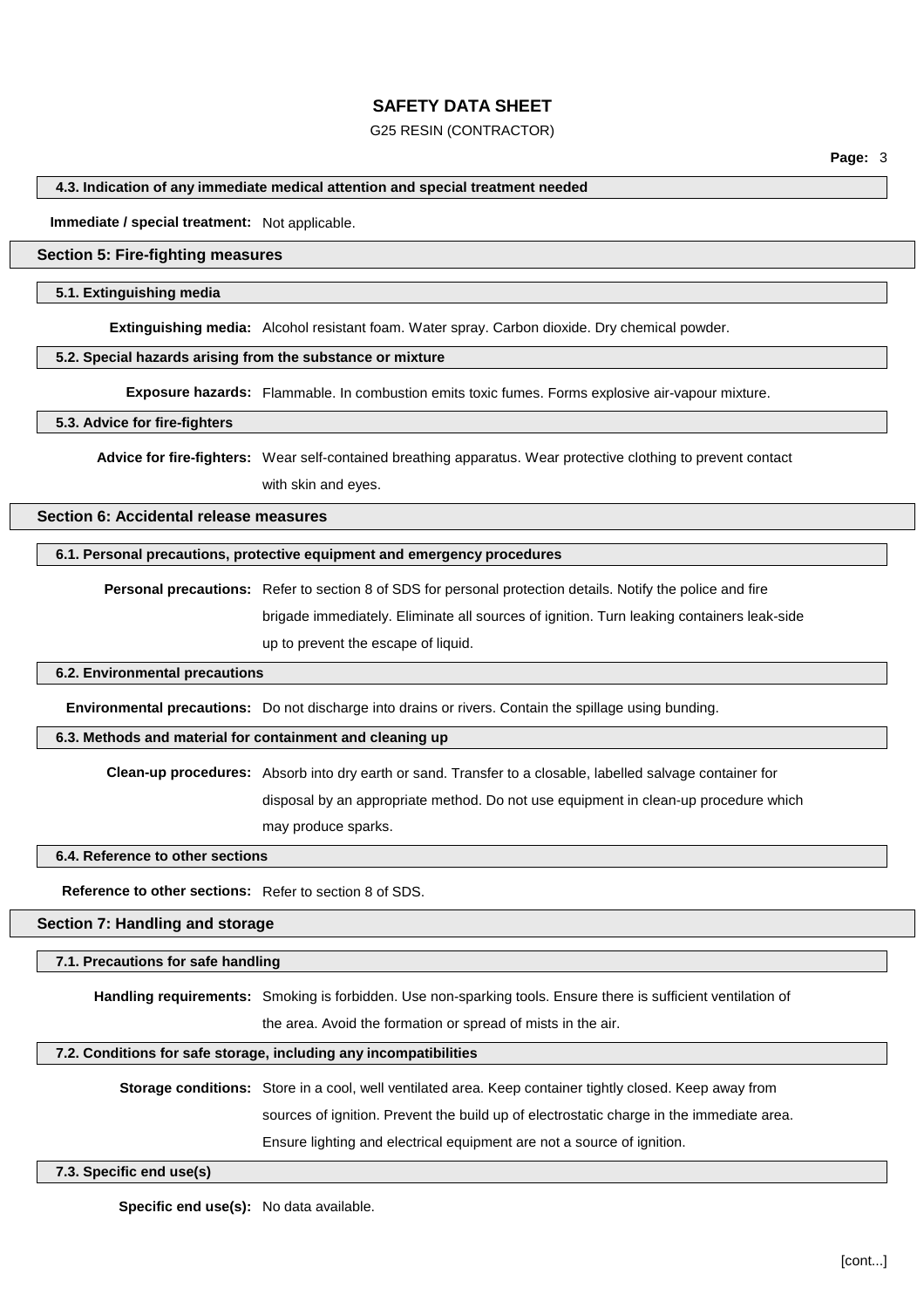## G25 RESIN (CONTRACTOR)

**Page:** 4

# **Section 8: Exposure controls/personal protection**

## **8.1. Control parameters**

**Workplace exposure limits:** No data available.

#### **DNEL/PNEC Values**

**DNEL / PNEC** No data available.

**8.2. Exposure controls**

|                                            | <b>Engineering measures:</b> Ensure there is sufficient ventilation of the area. Ensure lighting and electrical |
|--------------------------------------------|-----------------------------------------------------------------------------------------------------------------|
|                                            | equipment are not a source of ignition.                                                                         |
|                                            | <b>Respiratory protection:</b> Respiratory protection not required.                                             |
| <b>Hand protection:</b> Protective gloves. |                                                                                                                 |
|                                            | <b>Eye protection:</b> Safety glasses. Ensure eye bath is to hand.                                              |
|                                            | <b>Skin protection:</b> Protective clothing.                                                                    |

## **Section 9: Physical and chemical properties**

#### **9.1. Information on basic physical and chemical properties**

|                                                 | <b>State: Liquid</b>                     |                            |
|-------------------------------------------------|------------------------------------------|----------------------------|
| <b>Colour: Blue</b>                             |                                          |                            |
|                                                 | <b>Odour:</b> Aromatic                   |                            |
| <b>Evaporation rate: Slow</b>                   |                                          |                            |
|                                                 | <b>Oxidising:</b> No data available.     |                            |
| Solubility in water: Insoluble                  |                                          |                            |
| Viscosity: Viscous                              |                                          |                            |
| Boiling point/range°C: 145                      | <b>Flammability limits %: lower: 0.9</b> |                            |
| upper: $6.8$                                    | Flash point°C: 31                        |                            |
| Part.coeff. n-octanol/water: No data available. | Autoflammability°C: No data available.   |                            |
| <b>Relative density: 1.1</b>                    |                                          | <b>pH:</b> Not applicable. |
|                                                 | <b>VOC g/l:</b> No data available.       |                            |

**9.2. Other information**

**Other information:** No data available.

## **Section 10: Stability and reactivity**

**10.1. Reactivity**

**Reactivity:** Stable under recommended transport or storage conditions.

## **10.2. Chemical stability**

**Chemical stability:** Stable under normal conditions. Stable at room temperature.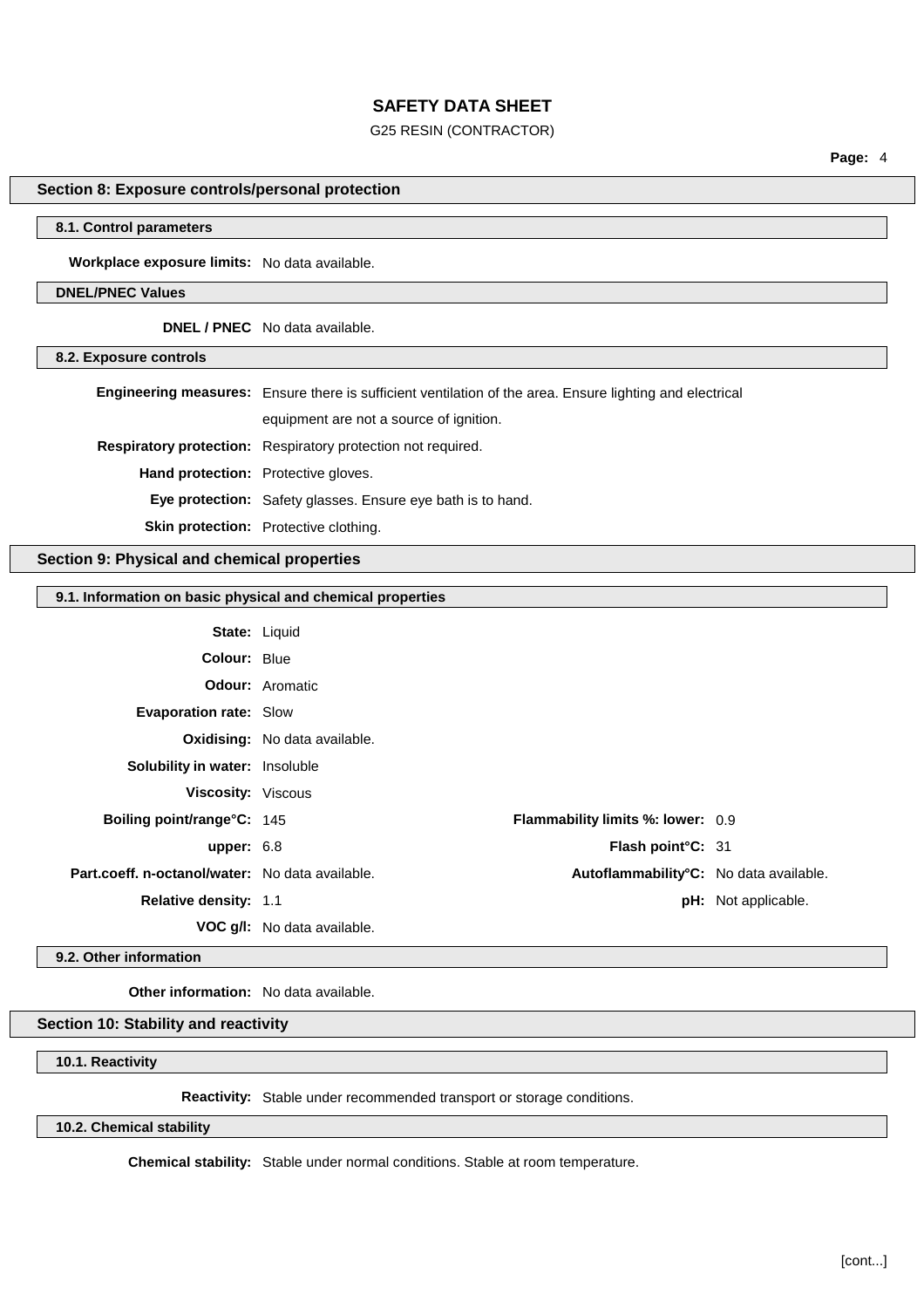## G25 RESIN (CONTRACTOR)

#### **10.3. Possibility of hazardous reactions**

**Hazardous reactions:** Hazardous reactions will not occur under normal transport or storage conditions.

Decomposition may occur on exposure to conditions or materials listed below.

#### **10.4. Conditions to avoid**

**Conditions to avoid:** Heat. Hot surfaces. Sources of ignition. Flames.

#### **10.5. Incompatible materials**

**Materials to avoid:** Strong oxidising agents. Strong acids.

#### **10.6. Hazardous decomposition products**

**Haz. decomp. products:** In combustion emits toxic fumes.

## **Section 11: Toxicological information**

**11.1. Information on toxicological effects**

#### **Hazardous ingredients:**

### **STYRENE**

| <b>IVN</b> | <b>MUS</b> | LD50 | 90   | mg/kg |
|------------|------------|------|------|-------|
| ORL        | <b>MUS</b> | LD50 | 316  | mg/kg |
| ORL        | <b>RAT</b> | LD50 | 2650 | mg/kg |

**Relevant hazards for product:**

| Hazard                        | Route      | Basis                 |
|-------------------------------|------------|-----------------------|
| Skin corrosion/irritation     | <b>DRM</b> | Hazardous: calculated |
| Serious eye damage/irritation | OPT        | Hazardous: calculated |
| Reproductive toxicity         | $- -$      | Hazardous: calculated |
| STOT-repeated exposure        |            | Hazardous: calculated |

#### **Symptoms / routes of exposure**

**Skin contact:** There may be mild irritation at the site of contact.

**Eye contact:** There may be irritation and redness.

**Ingestion:** There may be irritation of the throat.

**Inhalation:** No symptoms.

# **Section 12: Ecological information**

**12.1. Toxicity**

**Ecotoxicity values:** No data available.

### **12.2. Persistence and degradability**

**Persistence and degradability:** Biodegradable.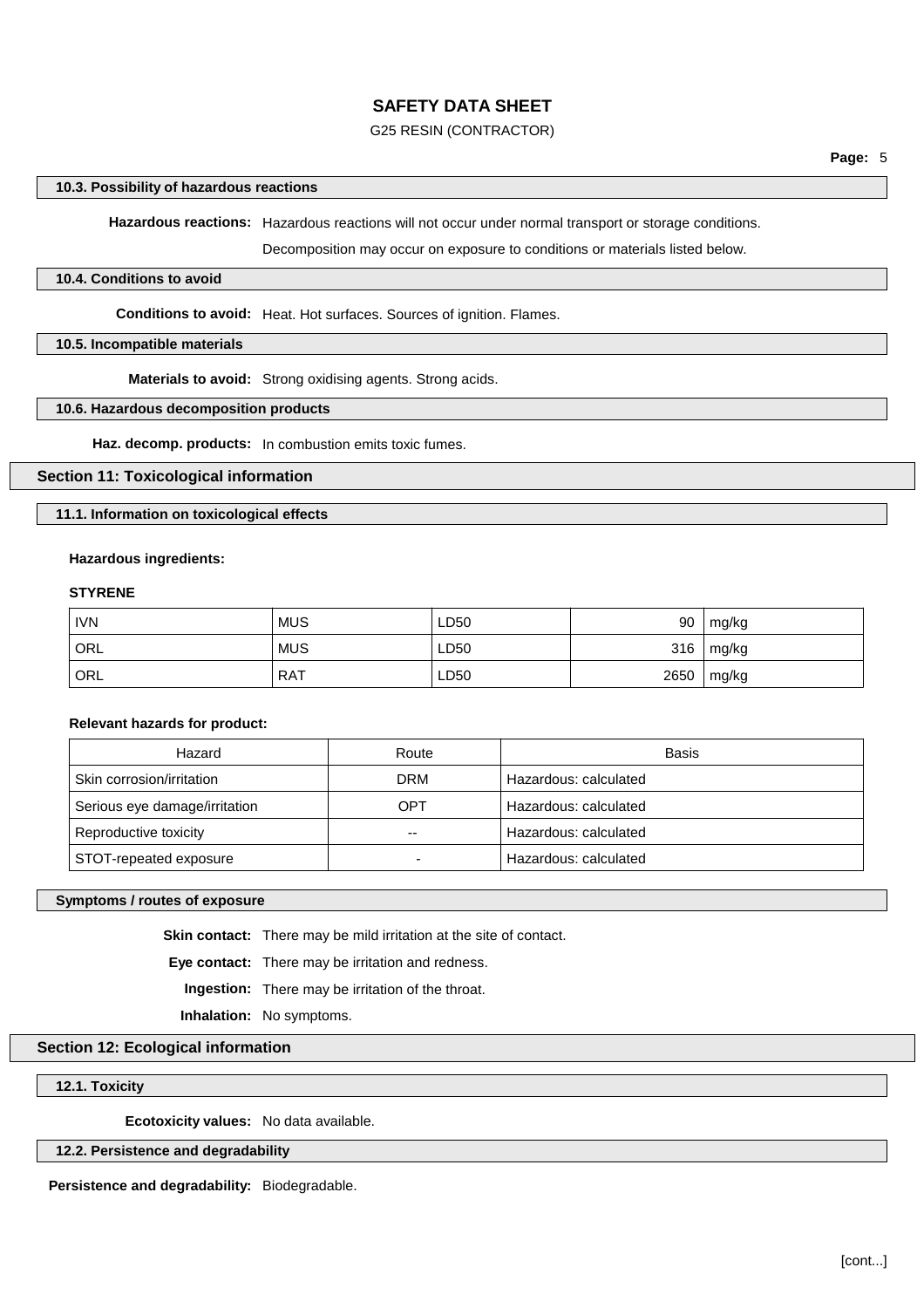## G25 RESIN (CONTRACTOR)

**Page:** 6

#### **12.3. Bioaccumulative potential**

# **Bioaccumulative potential:** No bioaccumulation potential.

#### **12.4. Mobility in soil**

**Mobility:** Readily absorbed into soil.

#### **12.5. Results of PBT and vPvB assessment**

**PBT identification:** This product is not identified as a PBT/vPvB substance.

#### **12.6. Other adverse effects**

**Other adverse effects:** Negligible ecotoxicity.

## **Section 13: Disposal considerations**

**13.1. Waste treatment methods**

**Disposal operations:** Transfer to a suitable container and arrange for collection by specialised disposal

company.

**NB:** The user's attention is drawn to the possible existence of regional or national regulations regarding disposal.

## **Section 14: Transport information**

**14.1. UN number**

**UN number:** UN1866

**14.2. UN proper shipping name**

**Shipping name:** RESIN SOLUTION

**14.3. Transport hazard class(es)**

**Transport class:** 3

**14.4. Packing group**

**Packing group:** III

**14.5. Environmental hazards**

**Environmentally hazardous:** No **Marine Marine Marine Marine Marine Marine Marine Marine Marine Marine** 

**14.6. Special precautions for user**

**Special precautions:** No special precautions.

**Tunnel code:** D/E

**Transport category:** 3

## **Section 15: Regulatory information**

## **15.1. Safety, health and environmental regulations/legislation specific for the substance or mixture**

**Specific regulations:** Not applicable.